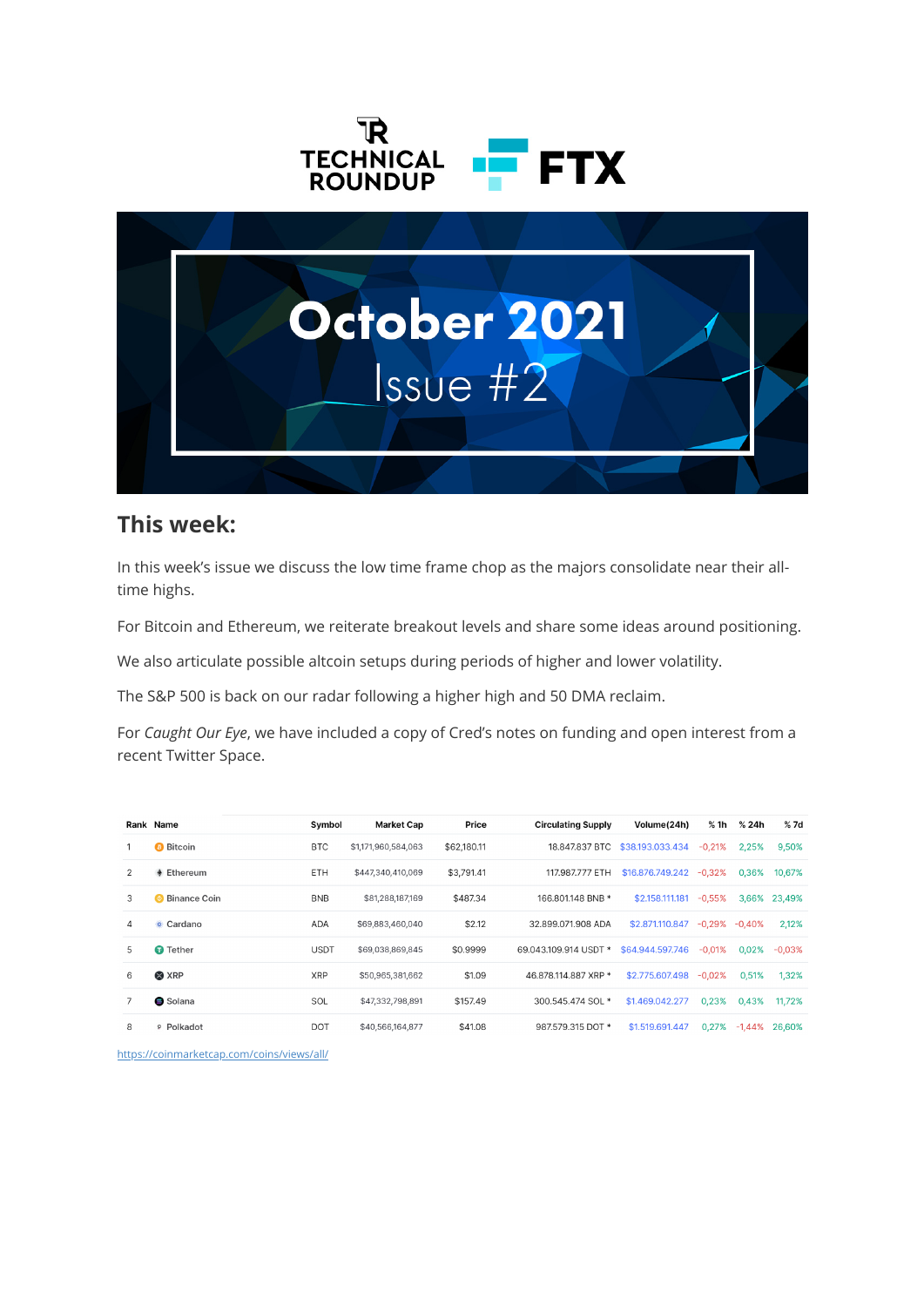Dear reader,

Thank you for subscribing to TechnicalRoundup. We are grateful for your readership and hope that you stay with us for many future issues.

The premise behind this newsletter is simple: you get all your high time frame charts for the most important digital assets in one place. Same place, same time, every week.

Whether you are a short-term trader looking for a bias heading into the week, or a cautious investor trying to get a sense for this new asset class, we are confident that there is something you will find valuable in the coming pages.

We are not a signals service. That much is obvious. What we can offer you, however, is something better: a logical framework, a consistent method, and robust analysis. Every week.

We are not perfect. We will get things wrong. When we do, you will know because we will discuss them thoroughly. If the markets are unclear or uninteresting, we will not force out analysis that we do not believe to be compelling. Whilst we can not promise perfection, we will do our utmost to be honest and transparent.

Enough text, you must want to see some charts at this point!

We hope you enjoy TechnicalRoundup.

If for any reason you do not, or have feedback for us of any kind, it will be graciously received via email at [letters@technicalroundup.com.](mailto:letters@technicalroundup.com)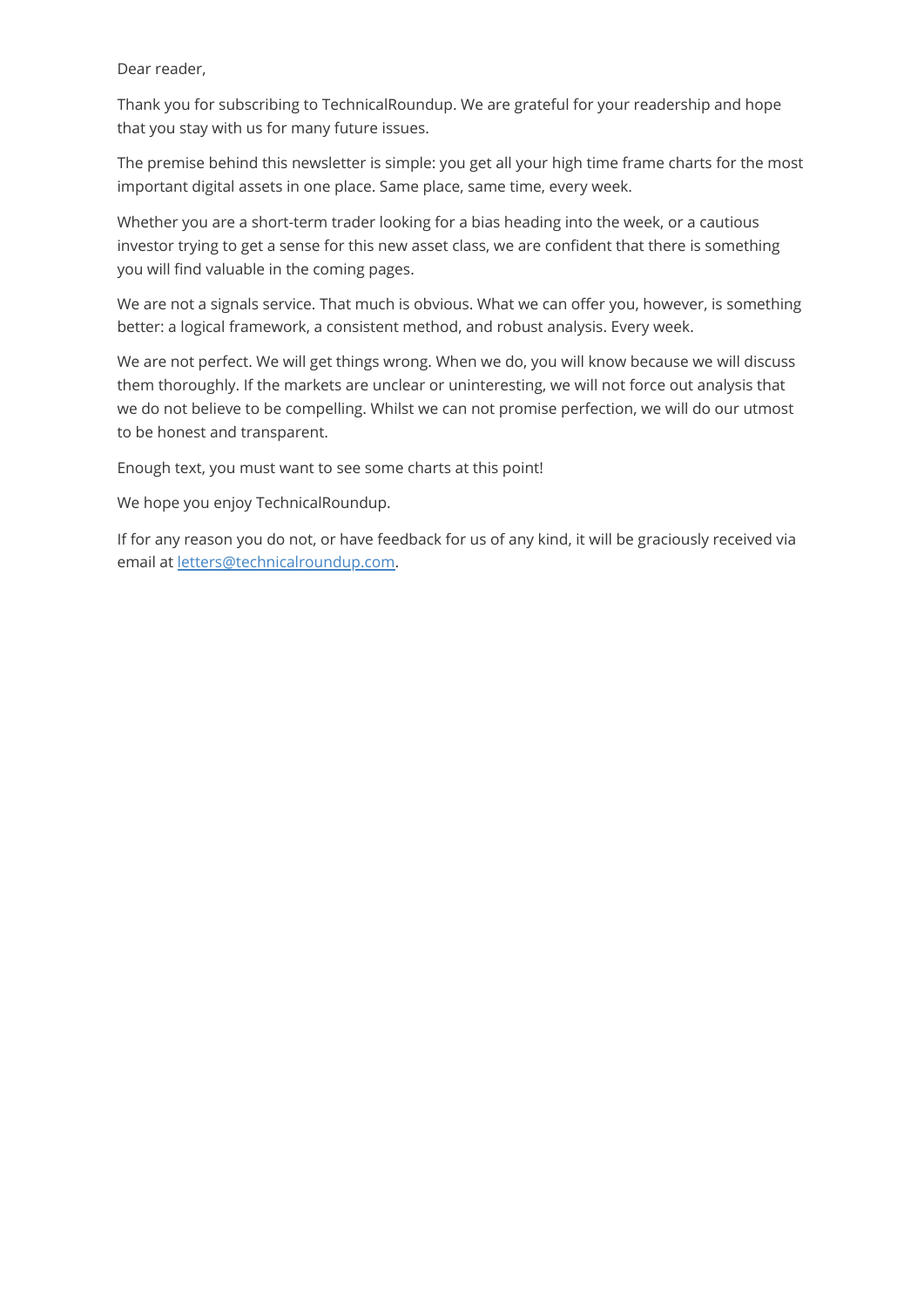# **1. Bitcoin Chops Above \$60000**



<https://www.tradingview.com/x/QuOYsIhP/>

Published on TradingView.com, Okt 19, 2021 09:43 UTC



<https://www.tradingview.com/x/rg4k6fiW/>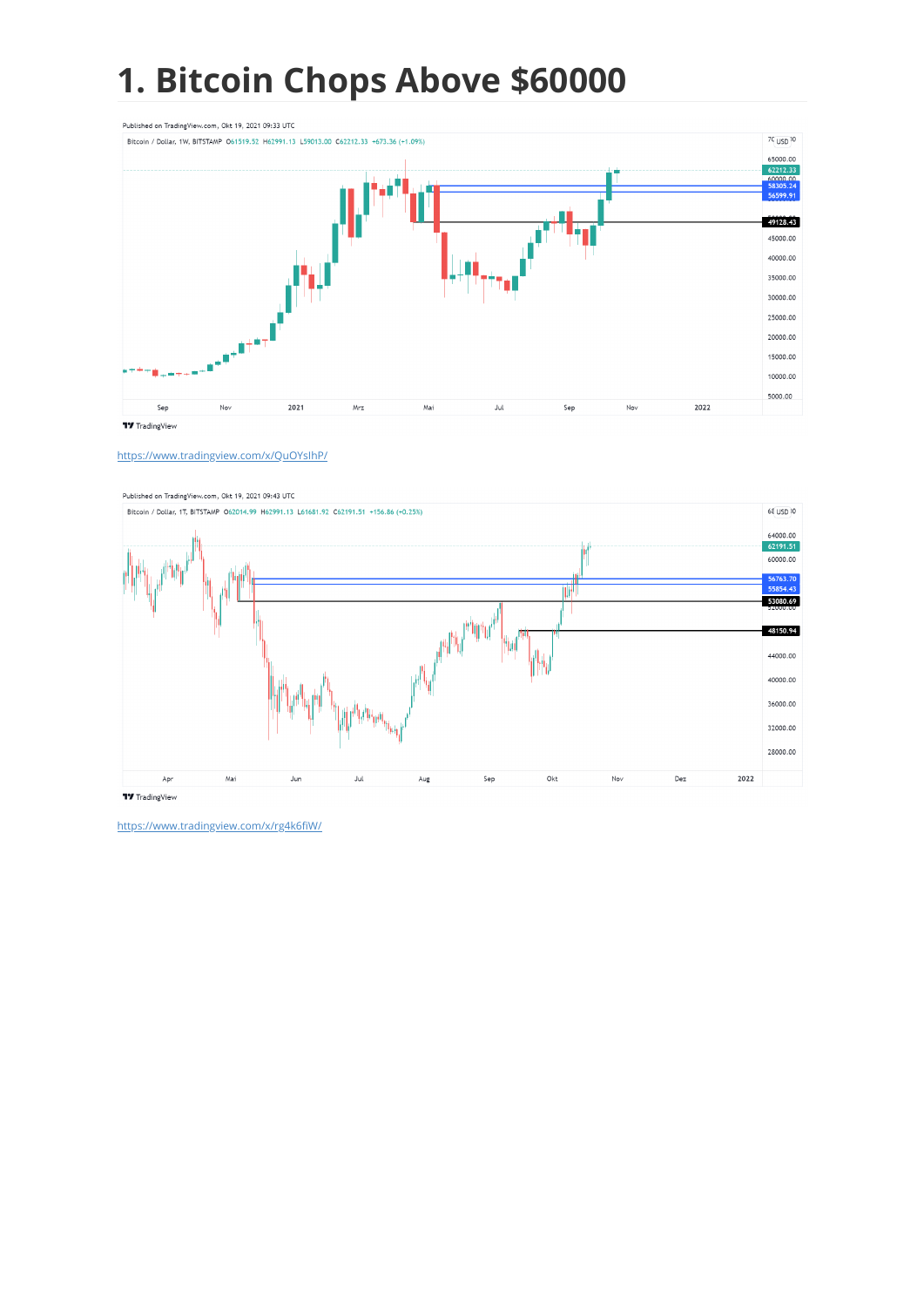Bitcoin/Dollar is trading above \$60000, with the first U.S. ETF due to go live later this week.

The market has essentially gone up in a straight line, and that looks set to continue following the highest weekly close ever. Additionally, this move has nullified the complacency shoulder narrative and even the most stubborn bears are likely looking for a reentry.

It doesn't appear that the ETF announcement was a "sell the news" event, and structurally that's a tricky trade to pull off given you'd be forced to close right on the cusp of a new all-time high.

Overall, our view is that new all-time highs are likely (what a bold prediction) and that any dips into reclaimed support, specifically the confluent daily and weekly area around \$56000-\$58000, are opportunities to position for new highs.

The futures market looks reasonable given how close the market is to breaking out. Funding on perpetual swaps has largely been flat and quarterly basis (annualised) is around 15%. That's up a lot from the lows, but not scary yet. Coin-margined open interest increased sharply during the second half of this rally. That contract is fun because you long your longs with your longs as collateral, but those participants are the first to show their paper-handedness on a dip (given convexity works against longs on those contracts). A coin-margined open interest wipe would be a welcome continuation signal and opportunity to position, especially if it happens after new highs.

A brief note on invalidation. A weekly close below the reclaimed breakdown point (\$56000-\$58000) would likely suggest that the market isn't ready to break out. Weekly market structure would still be bullish with support at \$50000.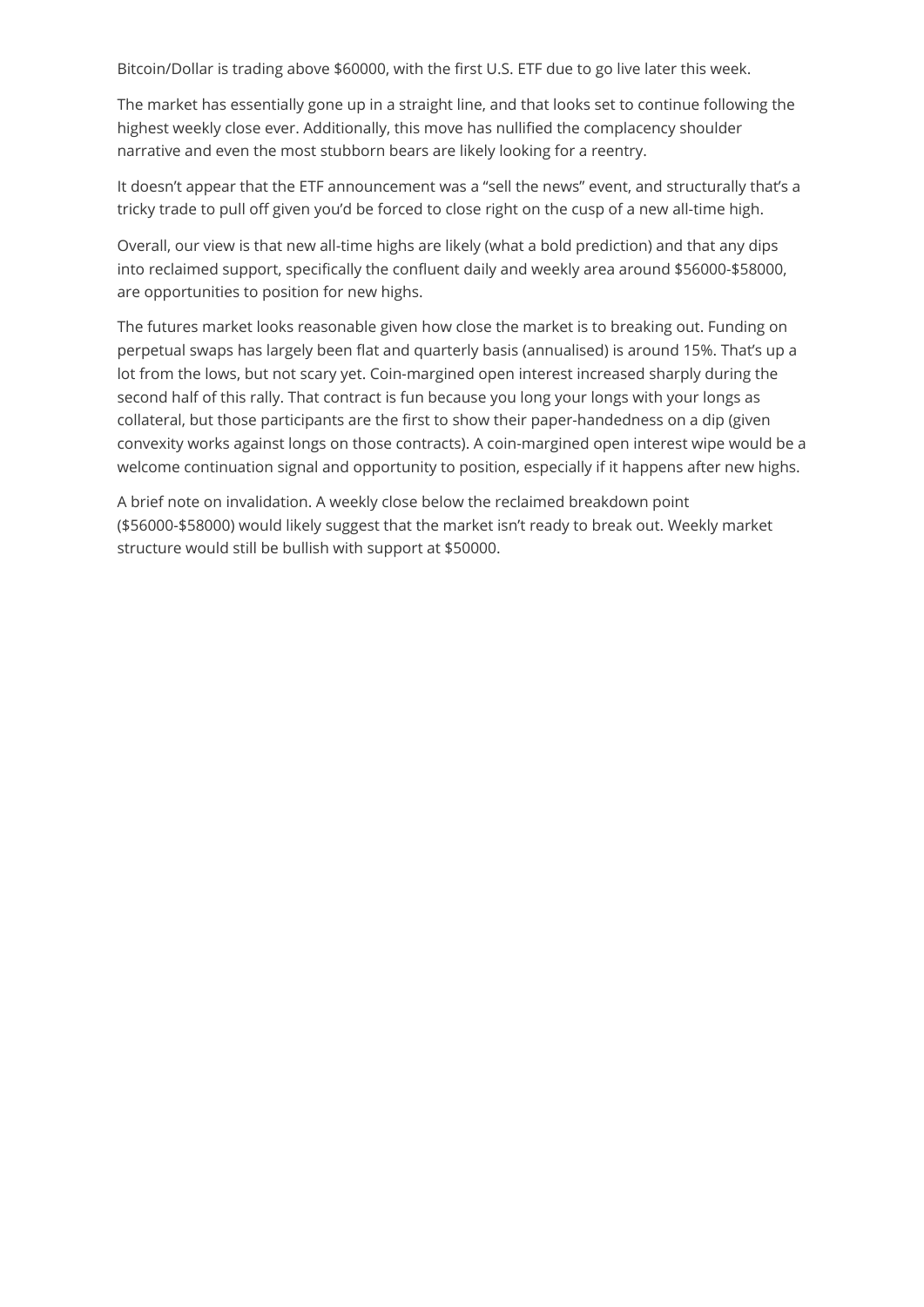

## Earn up to 8% on all crypto and fiat you deposit

| Invest                        | ឲ                        |
|-------------------------------|--------------------------|
| <b>Buy Bitcoin &amp; more</b> |                          |
| with as little as \$1         |                          |
| Get started within minutes    |                          |
|                               |                          |
|                               | <b>FUND YOUR ACCOUNT</b> |
|                               |                          |
| <b>All coins</b>              |                          |
| Deposit                       | Withdraw                 |
| <b>Bitcoin</b>                | \$49,874.00              |
| œ<br>are                      | $+53.395.00$             |
| Ethereun                      | \$1,587.70               |
| ETH                           | \$136.70                 |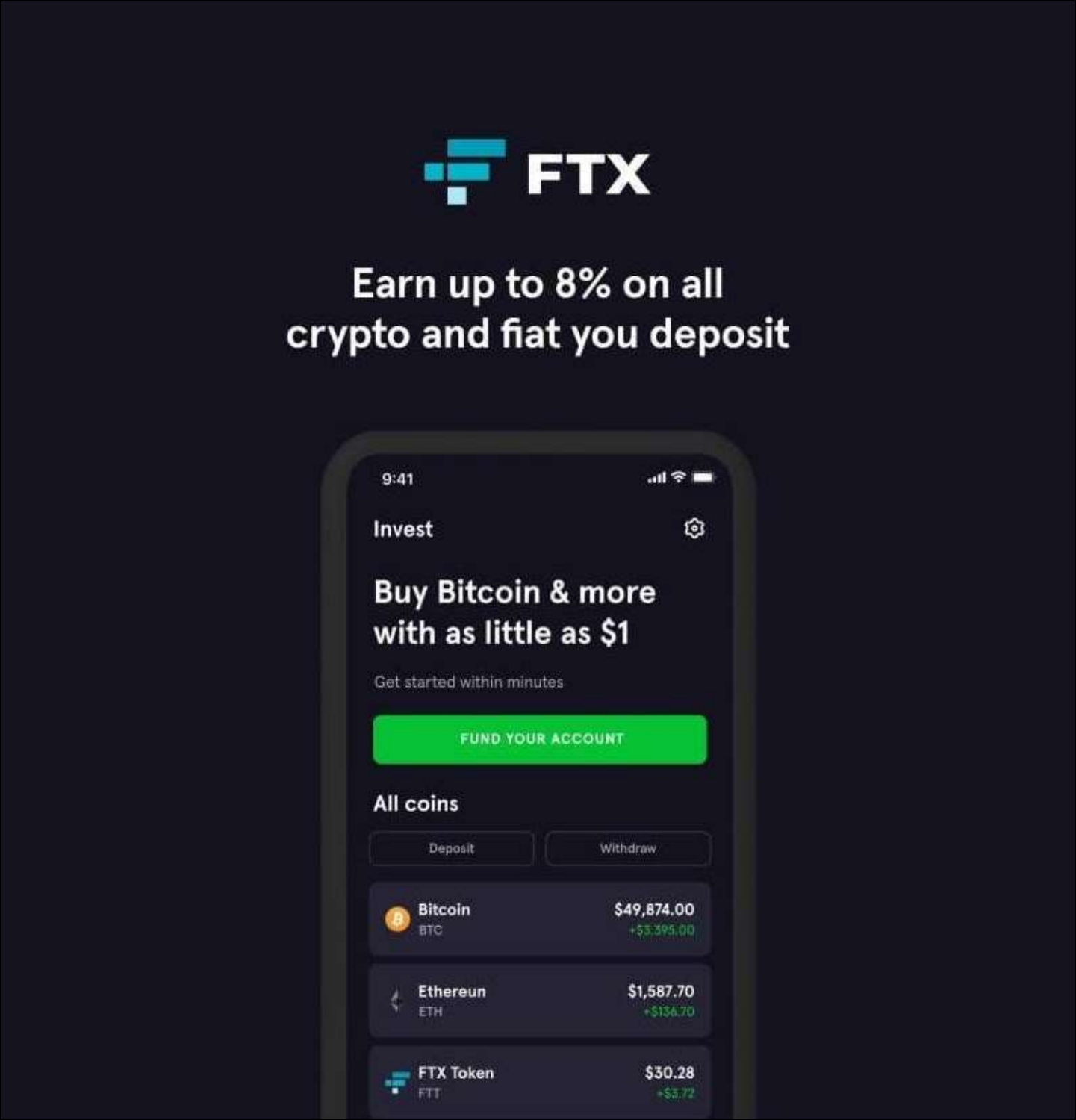## **2. Ethereum Triple Top Consolidation**



<https://www.tradingview.com/x/DyhO8H3e/>



<https://www.tradingview.com/x/XLAt0Qmh/>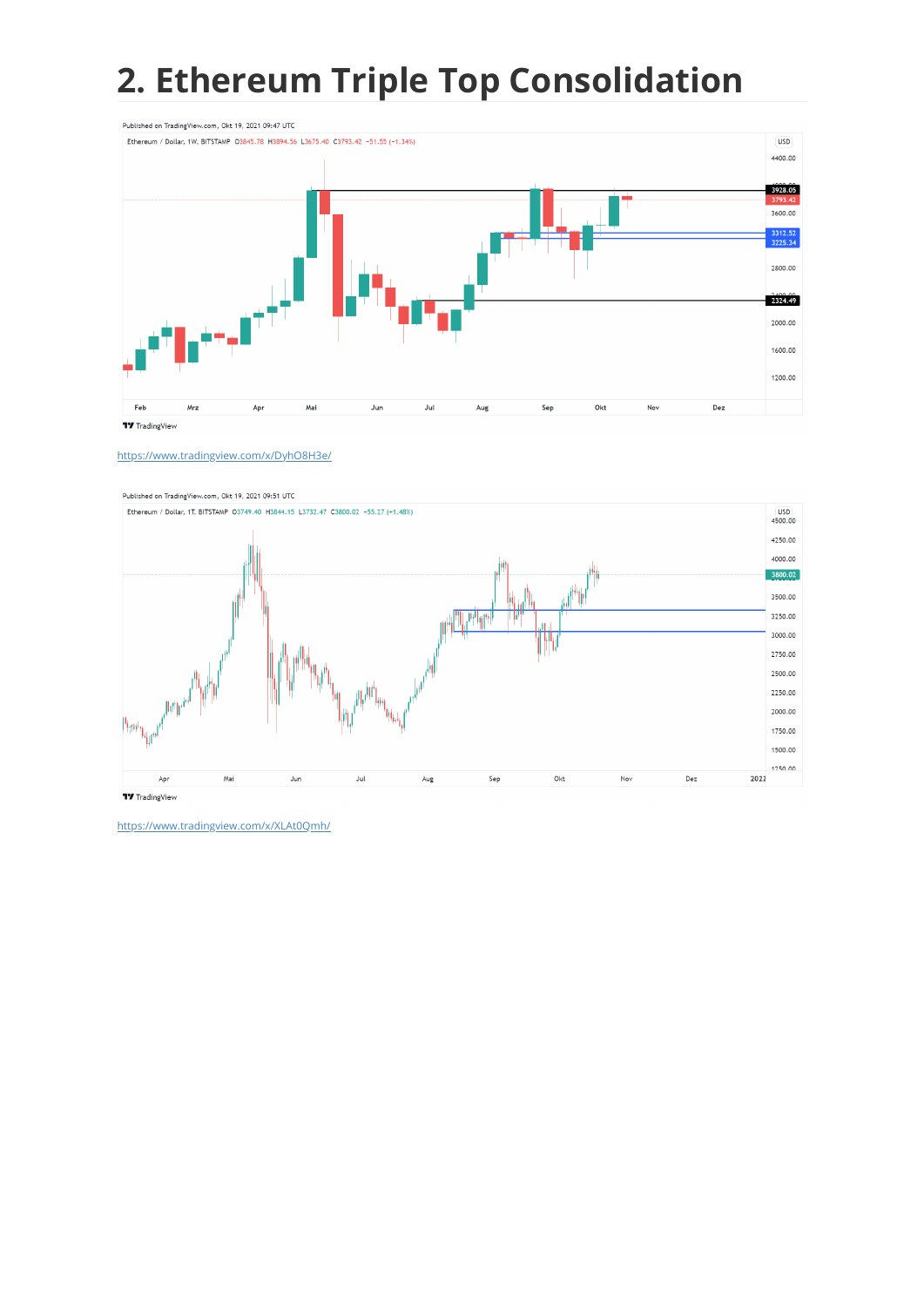Ethereum/Dollar is back at the \$4000 range high.

The BTC pair is technically still in a large range, albeit with a noticeable downtrend on the daily time frame.

Our basic idea is that Ethereum/Bitcoin will likely underperform on a Bitcoin breakout (or breakdown) but then outperform later down the line if we're in for a multi-month uptrend at the very least.

As Bitcoin gets sufficiently pumped (very technical term) risk trickles down to lower market cap assets, including Ethereum.

From a technical point of view, the market is in a range between support (low-mid \$3000s) and resistance (\$4000). Given the relative strength of the market and the proximity to new all-time highs, a range breakout is more likely than a range breakdown. Generally, triple tops aren't compelling resistance structures, especially those that form at prior all-time highs.

Technical invalidation is losing daily support above \$3000.

If you long Ethereum and you're right, you'll probably make less money than longing Bitcoin. If you long Ethereum and you're wrong, you'll probably lose more money than longing Bitcoin. Our conviction on this isn't incredibly high, but the likelihood of a Bitcoin-dominant breakout is one worth considering.

In our view, the time to rotate into Ethereum will come once the breakout dust has settled. A large puke in Ethereum/Bitcoin would be a good time to start looking for punts.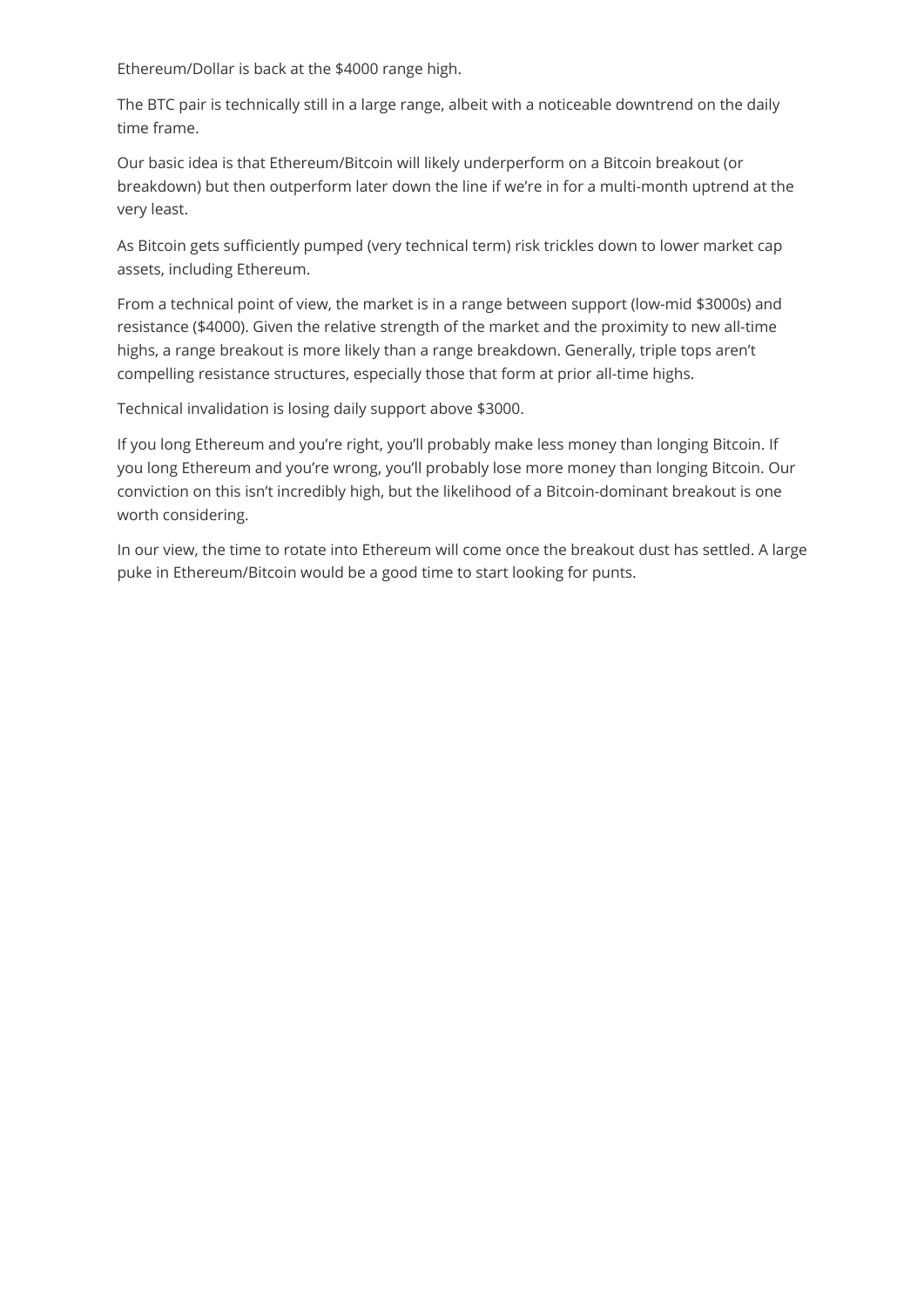# **3. When Altseason**

With the majors on the cusp of all-time high breakouts, we are not yet compelled to position in altcoins.

Our framework for rotating into altcoins has been guided by the premise that long altcoins = short Bitcoin volatility.

Altcoins are most attractive when Bitcoin is in a range, and/or when it's settling after an impulsive move. With Bitcoin so close to its all-time high, betting on reduced of volatility is not attractive to us.

There are two different trade ideas that stand out to us when it comes to altcoins.

First, if Bitcoin breaks out, we expect a puke in altcoins as holders sell them to catch the move. This will likely cause a liquidation cascade in the short-term and set up a really nice mean reversion play for when the Bitcoin breakout stops printing dildos. As such, for experienced practitioners, buying the turbonuke in altcoins for a short-term bounce as the liquidations settle is an idea we're following closely.

Second, from a medium-term perspective, altcoins will become much more attractive on a relative basis when Bitcoin first enters a range post-breakout. At that stage, participants will have (forcibly) sold their altcoins while Altcoin/Bitcoin pairs will have taken 30%-60% haircuts. Prices will likely have reached support on BTC and USD pairs alike. This would be a good time to rotate risk, in our view.

To summarise, we don't like altcoins as long as the majors look like they're going to print big candles (hopefully green ones) at any moment. If they do, altcoins will become attractive either on a post-liquidation bounce basis, or on a larger rotational basis once the dust has settled.

Now is a good time to do your research on coins, ecosystems, compile watchlists, mark levels etc. in search for some discounts, should the market be so generous.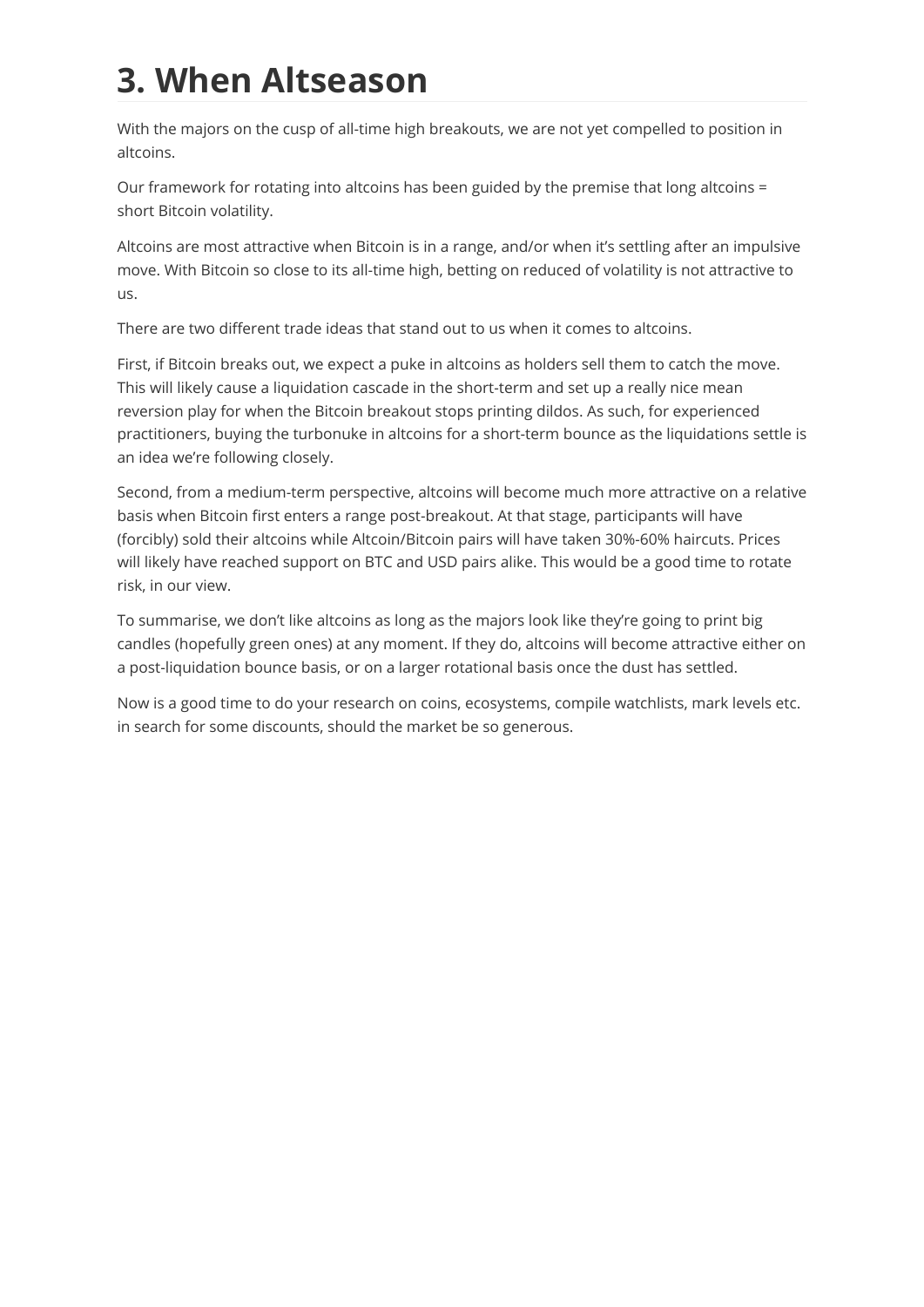#### **4. Remember Evergrande? Neither Do We.**



<https://www.tradingview.com/x/wzMOJfJK/>

Great title before a complacency shoulder that nukes the S&P 500 and takes crypto down with it.

Hopefully not.

On a slightly more serious note, the S&P 500 looks better.

Crypto got smacked down as the traditional world was having a meltdown over a 6% pullback, with endless Lehman Brothers analogies being made near the lows. Crypto broke the downside correlation first (a fantastic sign of strength that played out very convincingly) and now the S&P 500 is approaching its prior all-time high.

The technicals are much improved. Price made a higher high on the daily time frame following a tenuous head-and-shoulders bottom that was followed by a reclaim of the 50-day moving average.

As long as this isn't some horrific fakeout i.e. provided there are no lower lows, a move back towards the all-time high is likely.

We're not S&P 500 traders, but it'd be nice for this thing to resume up only so that we have fewer things to worry about.

Give it a few weeks (or a couple of months at most) before boomers start worrying about tapering again and whether it's priced in appropriately.